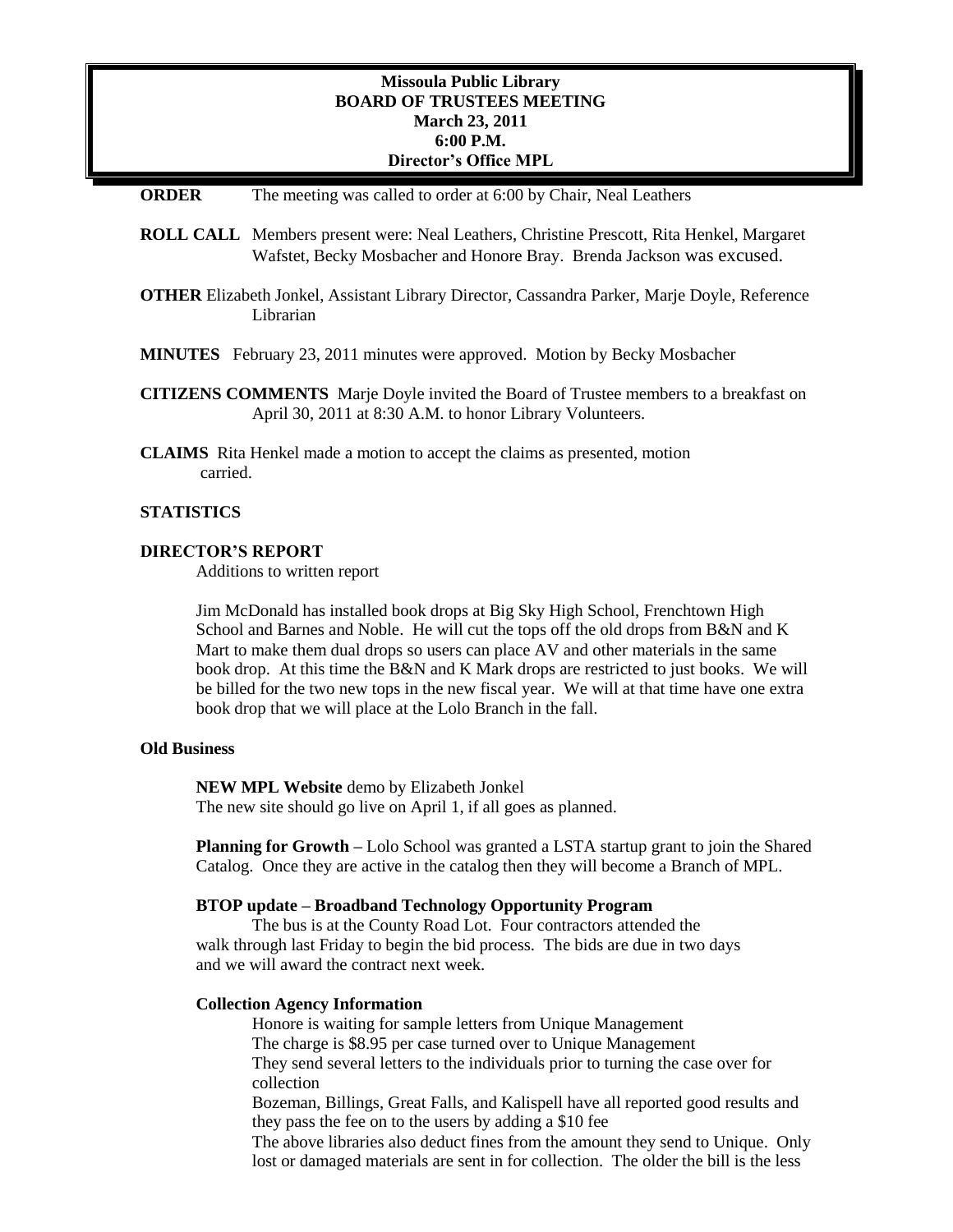likely the library is to recover materials. At that point we have probably replaced the item so money is a better option than the items.

Cassandra asked if the user is charged the fee with the first letter they receive and Honore will have to find out.

# **New Accounting System**

The County has upgraded accounting systems from Black Mountain to CSA and our reports may be incomplete for a few months. The one thing we know is the reports will look different.

We have just been trained and it seems to be taking more time than the previous method of processing claims. Paula is spending a great amount of time running back and forth between the Courthouse and the Library.

#### **Alarm System**

It is in the process of being installed and staff will be trained by the vendor

# **Cake and Retirement**

We will have a retirement reception for Christine Jorgensen on April 28, 2011, from 3-5 in the Reference area. The County Commissioners will be contacted so they can present her retirement gift from the County.

# **Tamarack Federation meeting April 29 – 30, 2011**

The meeting will take place at Marina Cay in Big Fork. Business meeting on Friday starting at 1:00 followed by dinner on your own and book repair 101 at 7:00 P.M.

Saturday will be fully packed with Tom Lipinski and library policy training, Tracy Cook will present Library Board training, a speaker from the Kalispell will present Trust in the Work Place and one of the Librarians from FCL will present on creating Non-fiction Collections.

Christine Prescott is the Chair of the Federation until July 1, 2011

If any members are interested in attending please let Honore know so she can make reservations.

# **MLA in Billings**

Eight staff will be attending MLA April  $6 - 9$ . Jim will be the Technology Guru for the conference.

# **Other Old Business**

## **NEW BUSINESS**

# **Baker and Taylor/Ingram**

The library will be changing material jobbers from Ingram to B&T. B&T gives greater discount on all items. On most items we will be receiving 4% more and on music it is between 15 and 25%.

# **Montana Shared Catalog Meeting**

May 5 & 6 in Missoula at the library, Holiday Inn, and church across the street

## **Other New Business –**

Addition to the Policy on Library Cards first reading